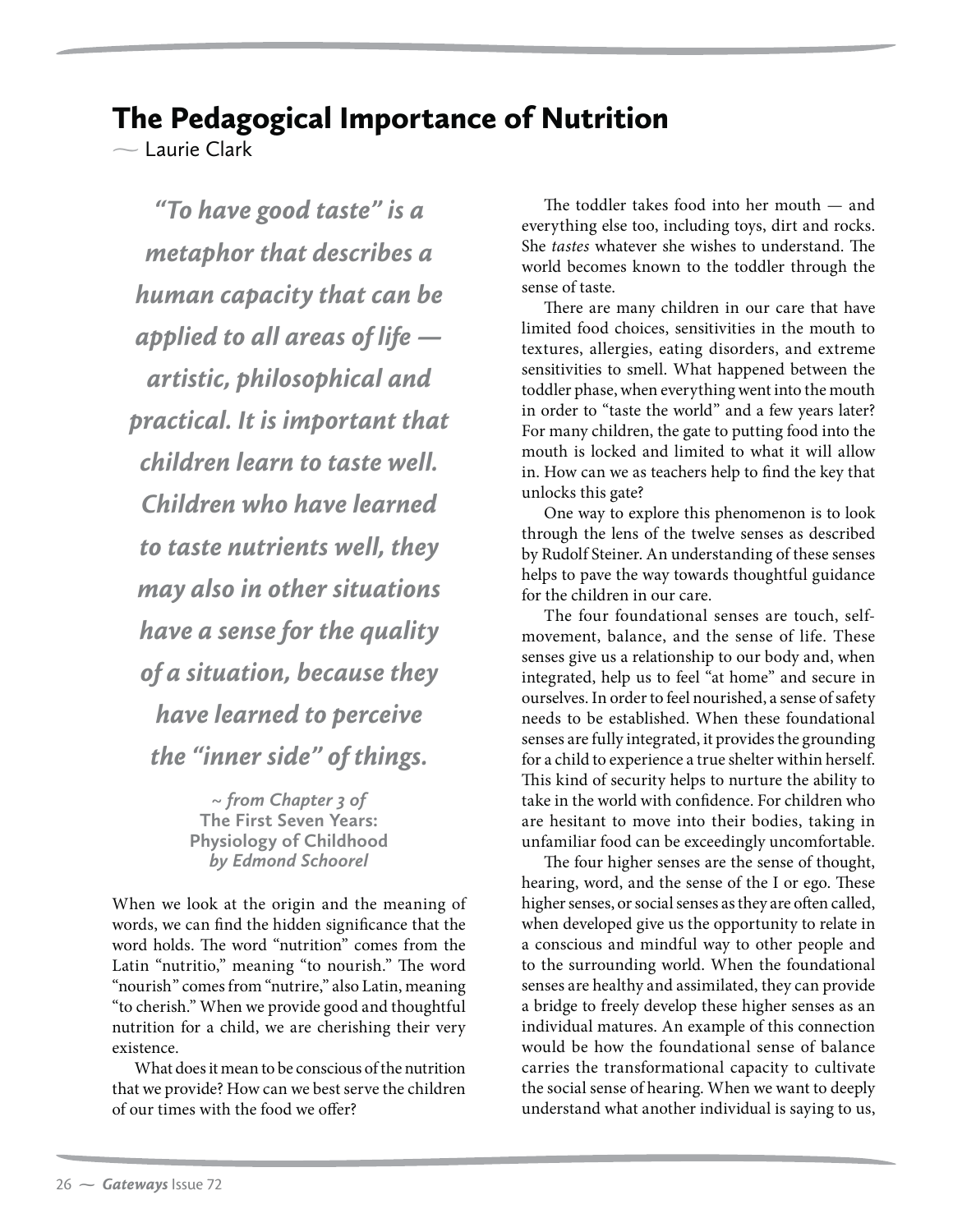we need to stay balanced in our own soul life in order to truly listen. We might say, "I hear you," meaning, not just a physical hearing through the ear but that we have remained balanced in ourselves so that we can truly understand what the other person is trying to impart to us.

Sharing a meal together and practicing table manners as a class community is a step towards these social graces. It is important for the children to have the experience that we are all sharing the meal together with the same foods.

The four middle senses are warmth, sight, taste and smell. These senses provide individual, personal experiences that give us the opportunity to experience the self in relation to the environment and the environment in relation to the self.

Warmth is a mysterious sense. It balances the feeling of warmth and cold inside and outside of our body. To keep the child warm is essential in early childhood to protect her life forces. To give a child warm, delicious food provides an inner sense of comfort.

Warmth is also an inner sense. The center of circulation is in the heart, which gives us the sense of feeling and emotion and provides the warmth that establishes the balance between our inner nature and the surrounding world. The warmth that the teacher enkindles in her heart for the child is essential for the child to feel nourished and cherished.

Steiner speaks of something that he calls cosmic nutrition. Being fed involves both the spirit and the body; it is a communion between the heavens (Father Sun) and the earth (Mother Earth). When the teacher feels deep gratitude for the beauty of the apple she is serving the children and engenders an inner warmth for what nature offers, the finest sustenance for the children is provided and enhances the food we serve them. The verses that we sing before we eat, when said with authentic appreciation, are also a nutritious element and bring a feeling of true warmth and healthy relationship towards the food.

The sense of sight is described by Karl König in his book, A Living Physiology. He states in Chapter 3, "Through the opening of our eyes, the world in all its glory appears to us. It opens up the light

through which we feel ourselves established here on earth." The presentation of the food that we serve the children is important. Setting the table with care and making it look beautiful and organized is a delight to the eye. The various colors of the fruits and vegetables put into a lovely pattern in the bowl attract the child to the food we serve. When we cut an apple so that the star in the center reveals itself, a sense of awe arises. Soup that is served in lovely bowls with noodles of various shapes and vegetables cut into small "fairy bites" entices the child to dip his spoon in and taste it.

The organs of taste and smell are right in the center of our face. Smell comes to us through the air and water elements and carries a message about what is coming towards us from the outside world to our inner world.

"A smell can induce a tidal wave of memories. We are never able to remember smells, but as soon as we smell it again, we recognize it immediately," Karl König wrote (ibid.).

The presence of good cooking smells in the classroom helps to open the gateway to eating. The sense of smell is interwoven with the sense of taste. Aromatic foods like basmati rice, pancakes on the griddle, or bread baking, and the smell of delicious soup cooking all entice the taste buds. Various fruit teas that are served with honey when the children enter the classroom are first smelled and then tasted to guess and distinguish which flavor is being served. One of the favorite Celestial Seasoning herbal teas that is available during the winter months that is served in our classroom is called, Sugar Cookie Sleigh Ride Tea. The name of the tea, as well as the smell of sweet cookies it engenders, gives us a delightful start to our cold winter mornings.

The smell of the foods that are prepared for various festivals create feelings that awaken the remembrance of the celebration. The smell of latkes cooking for Hanukkah, the apples cooking with cinnamon in the autumn for the Harvest Festival, and the baking of birthday cakes awaken warm memories. Herbs such as chamomile and lavender can be added to beanbags, small pillows and other toys that the children play with in the classroom to further cultivate the sense of smell.